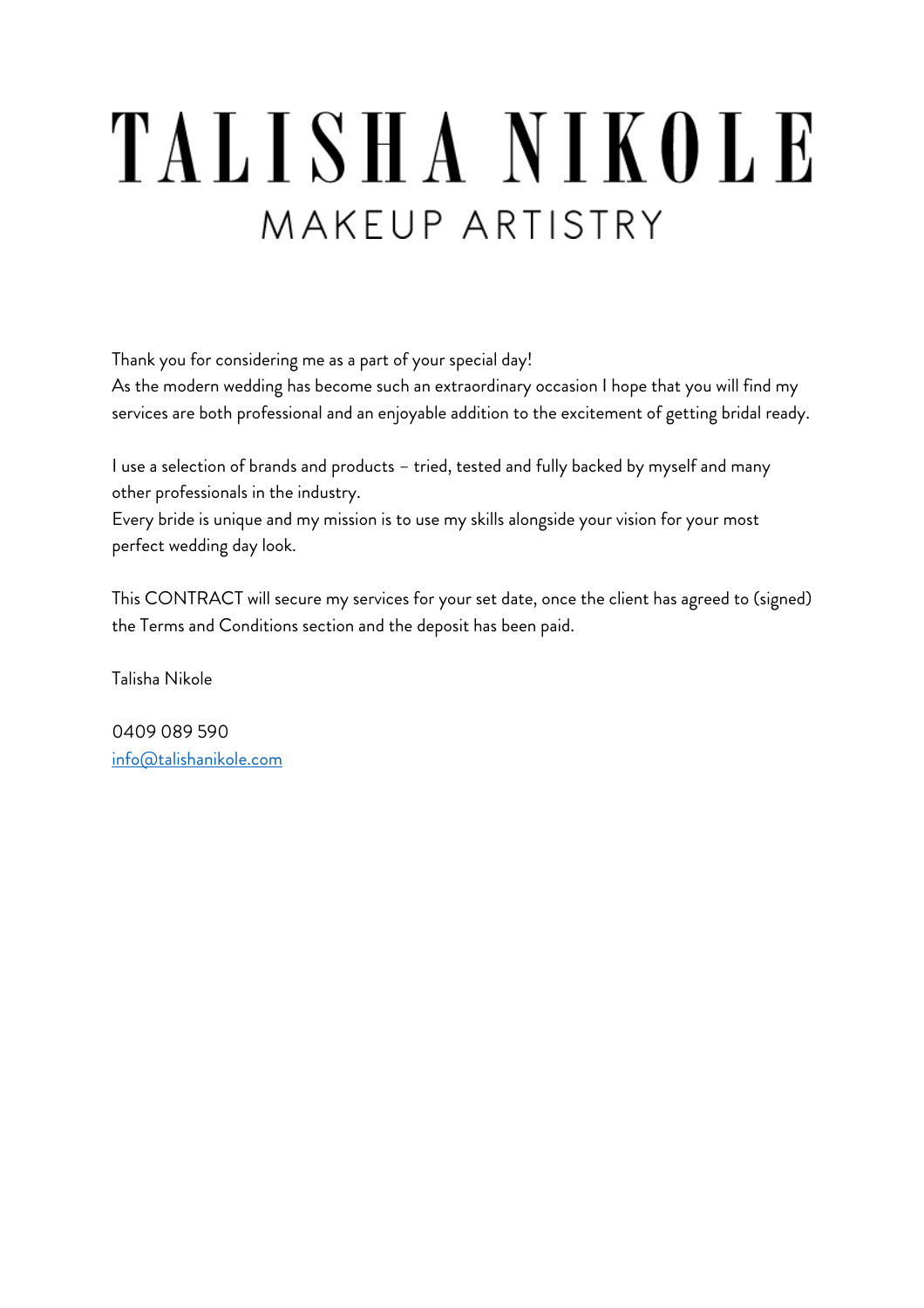## **WEDDING SERVICE PRICELIST**

Makeup Application \$100

Trial Makeup Application \$100

(All makeup applications include false eyelashes)

## **TRAVEL**

I am based in Perth, Western Australia and am available for travel to locations throughout Australia and destination weddings such as Bali. Travel fees will be discussed upon your initial enquiry and will be quoted relative to your chosen location.

I do not charge an accommodation fee for bookings in the South West Region // Margaret River, Dunsborough, Busselton etc.

There will be an accommodation fee for all other locations throughout Australia and international destinations. This fee will be based on the time, date, location and travel rates applicable to your set date.

I reserve the right to refuse travel if there are changes to the destination between the time of enquiry and wedding date.

The client will be responsible for ensuring there is parking available at the event location for my vehicle and in the circumstances where parking fees apply, the client will be required to reimburse those charges.

## **MAKEUP KIT**

I use the following quality brands in my work;

# MAC / NARS / MECCA / ELEMENT TWO/ FACE ATELIER / HOURGLASS / URBAN DECAY / TOO FACED/ EMBRYOLISSE / BECCA / STILA

If you suffer from any allergies or skin sensitivities please let me know so I can do my best to accommodate. In no event shall I be liable for any damages however characterised, eg. eczema, reactions to products etc.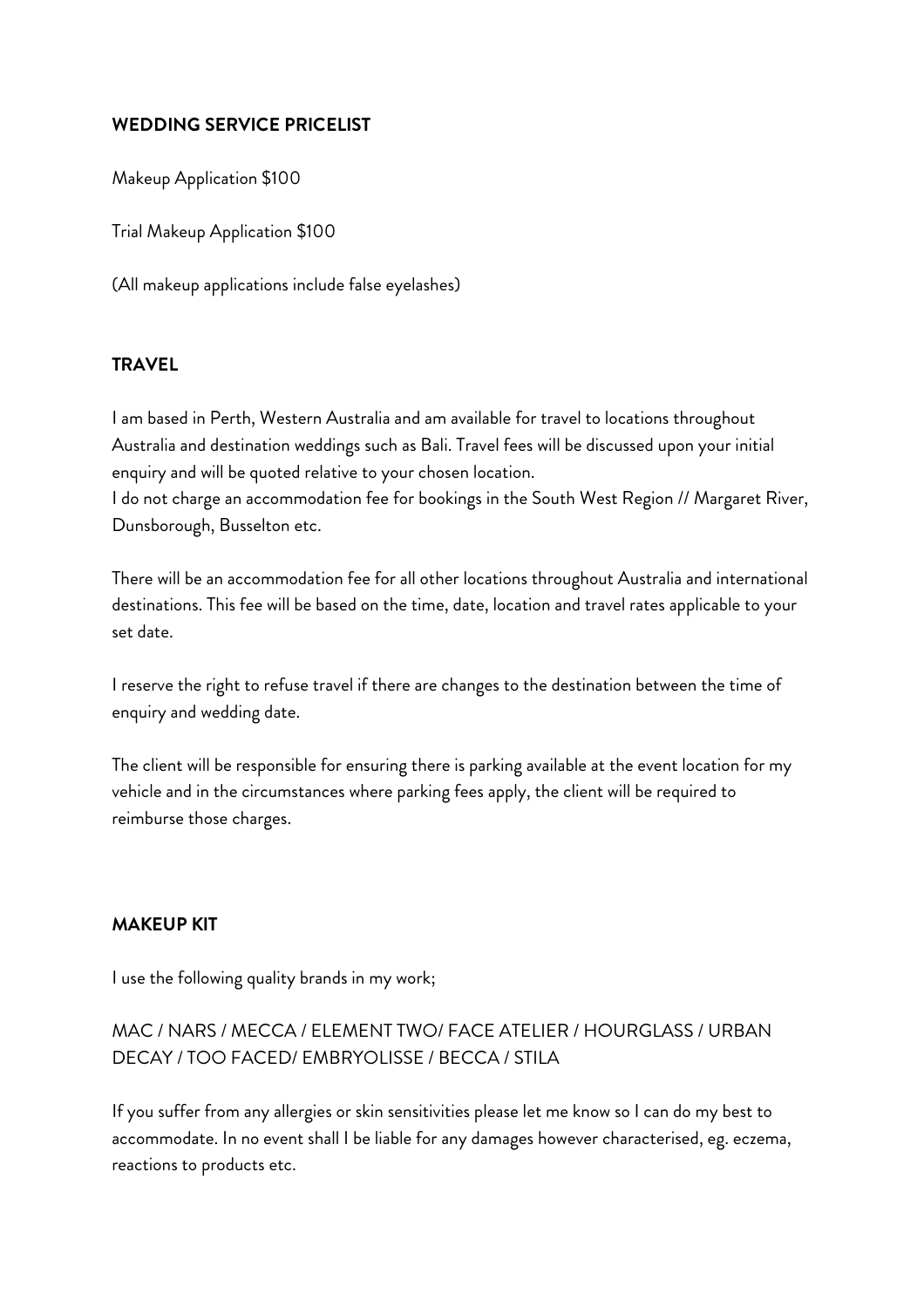## **TRIALS**

I recommend that all brides book in for a trial with their makeup artist prior to their wedding. Not only does it give us an opportunity to collaborate to create your desired look in order to ensure that the wedding morning is as streamlined as possible, but it also allows us to be acquainted before the big day. Your being as comfortable and relaxed as possible on the morning of, is always one of my highest priorities.

Your trial will be completed at either my own premises in Cottesloe, Perth or at a pre-approved location subject to a travel fee.

Please allow an hour and fifteen minutes for each individual trial.

I recommend;

- Bringing as many inspirational makeup images as you can.
- Wearing the colour you will be getting married in.
- If opting for a spray tan, taking this opportunity to trial it a day before our booking. This will give me the opportunity to colour match your foundation for the day.

Unfortunately, I do not retail any products but we can discuss during the trial any purchases you might want to make for the day. Alternatively, if you have a product you prefer to use, please bring this along to the trial.

## **THE WEDDING DAY**

USE OF IMAGES: The Makeup Artist may use on her website and/or all forms of social media and/or other advertising if necessary. The Client agrees to release any and all claims regarding the use of her image for such purposes. The Client also agrees to release name and contact information of the professional photographer used for recording the event for which the makeup artist has been contracted to do makeup.

Name of Photographer\_\_\_\_\_\_\_\_\_\_\_\_\_\_\_\_\_\_\_\_\_\_\_\_\_\_\_\_\_\_\_\_\_\_\_\_\_\_\_\_\_\_\_

The signed agreement authorises the Client and her Photographer to release the Makeup Artist any suitable images that may be used for portfolio purposes. The Photographer will be credited for all images provided.

An early call out fee of \$30 will be required for all bookings commencing before 7am, and this can be discussed further upon enquiry.